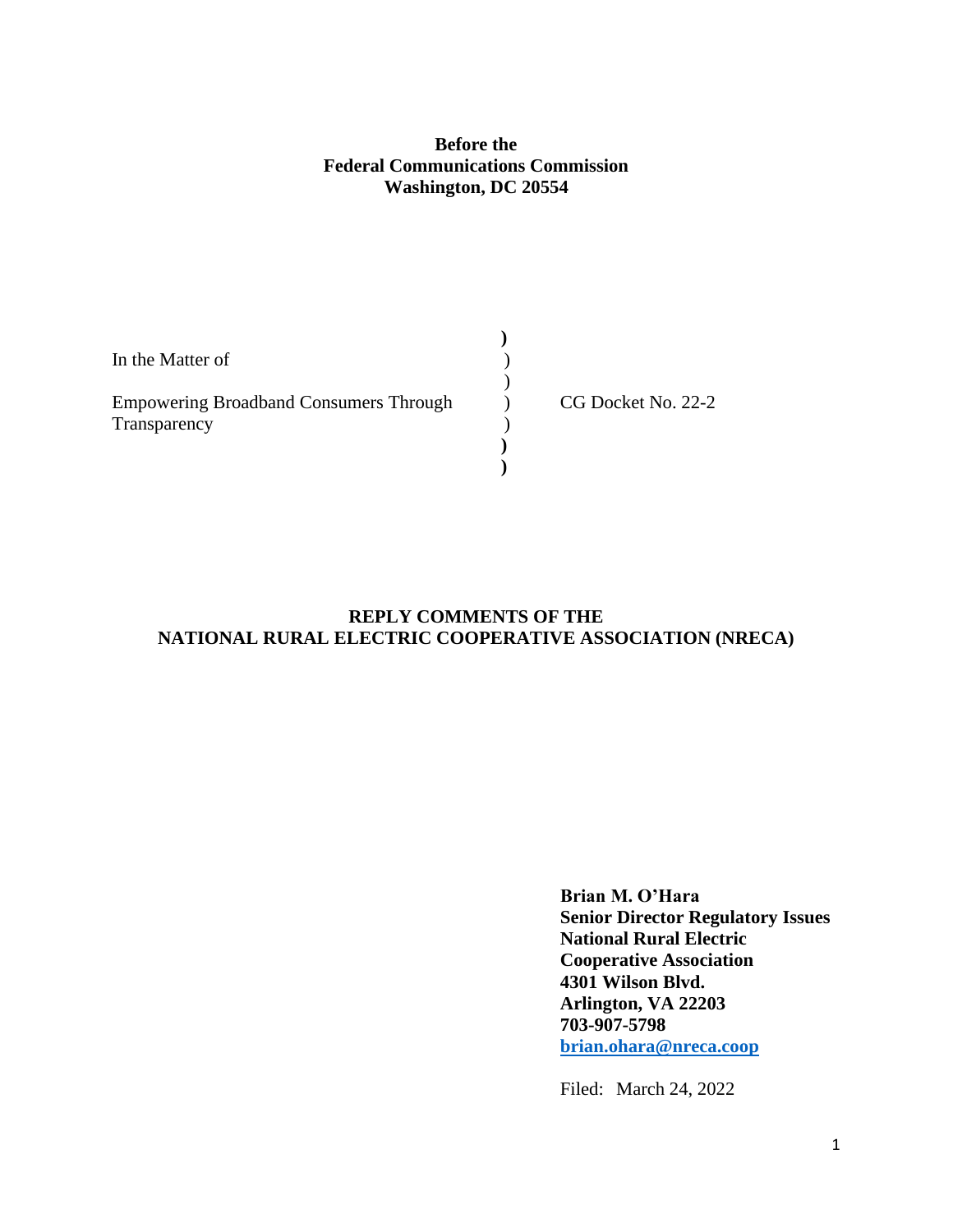## **I. INTRODUCTION**

The National Rural Electric Cooperatives Association (NRECA) hereby submits these reply comments in response to the Notice of Proposed Rulemaking ("*NPRM*") in the abovecaptioned proceeding,<sup>1</sup> which seeks comment on the Commission's proposals to adopt a broadband consumer label, as mandated by Section 60504(a) of the Infrastructure Investment and Jobs Act ("Infrastructure Act").<sup>2</sup>

NRECA is the national service organization for more than 900 not-for-profit rural electric cooperatives that provide electric power to 56% of the nation's landmass, approximately 42 million people in 48 states, or approximately 12 percent of electric customers. Rural electric cooperatives serve 88% of the counties of the United States, including 327 of the nation's 353 "persistent poverty counties," which is 92% of these persistent poverty counties. All but three NRECA member co-ops are small business entities as classified by the Small Business Administration.

Rural electric cooperatives were formed to provide safe, reliable electric service to their member-owners at the lowest reasonable cost. They are dedicated to improving the communities in which they serve, and the management and staff of rural electric cooperatives are active in rural economic development efforts. Electric cooperatives are private, not-for-profit entities that are owned and governed by the members to whom they deliver electricity. Electric cooperatives are democratically governed and operate according to the seven Cooperative Principles.<sup>3</sup>

<sup>1</sup> *Empowering Broadband Consumers Through Transparency*, Notice of Proposed Rulemaking, CG Docket No. 22-2, FCC 22-7 (rel. Jan. 27, 2022) ("*NPRM*").

<sup>2</sup> Infrastructure Investment and Jobs Act, Pub. L. No. 117-58, 135 Stat. 429, § 60504(a) (2021) ("Infrastructure Act").

<sup>&</sup>lt;sup>3</sup> The seven Cooperative Principles are: Voluntary and Open Membership, Democratic Member Control, Members' Economic Participation, Autonomy and Independence, Education, Training, and Information, Cooperation Among Cooperatives, and Concern for Community.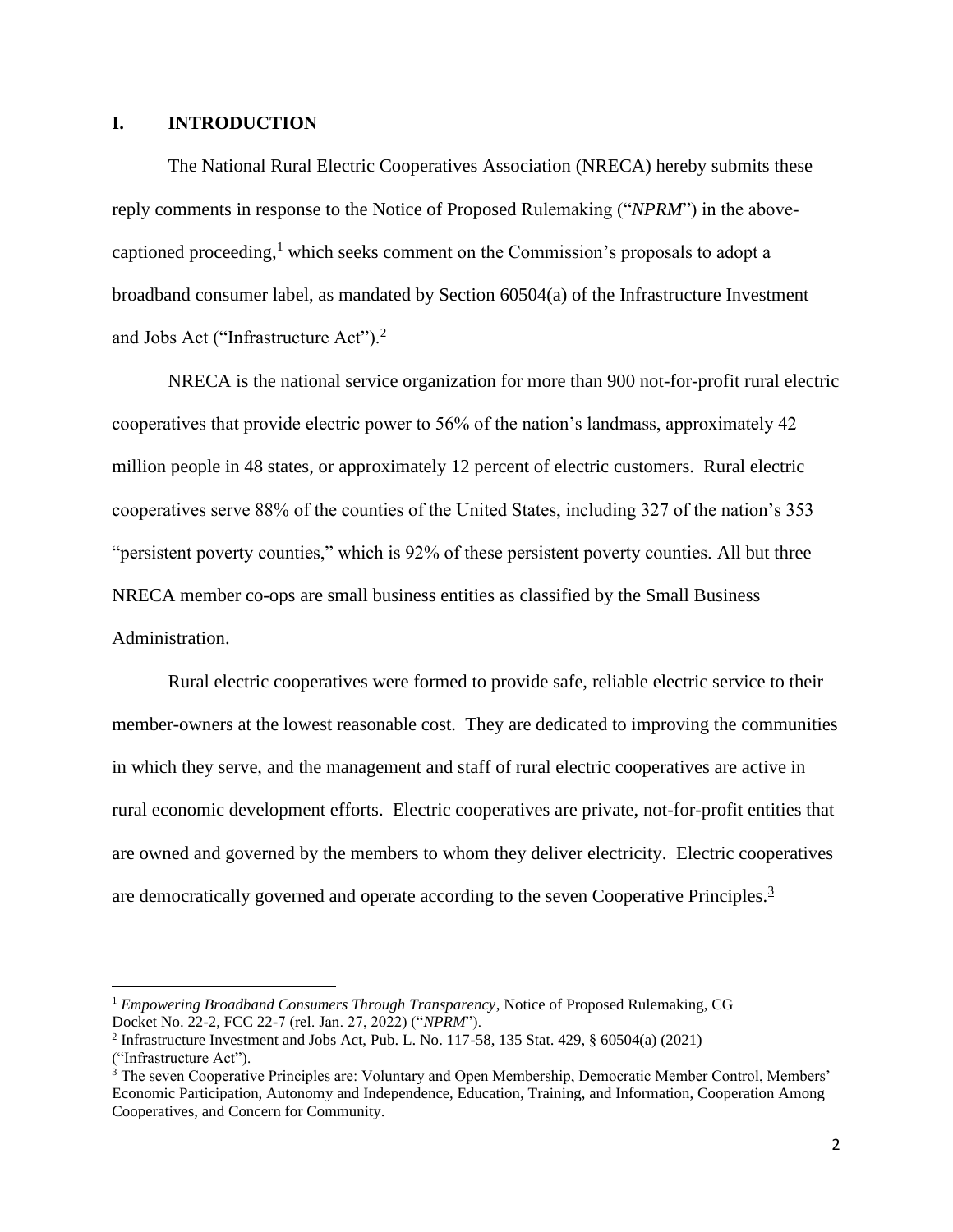NRECA and its members are deeply committed to promoting the deployment of advanced telecommunications capabilities within the rural communities and areas in which electric cooperatives provide electric service. About 200 NRECA members provide fixed broadband service today, deploying fiber-based, fixed wireless or combined fiber and fixed wireless technologies. NRECA estimates that another 100 or so are currently exploring the feasibility of providing broadband, either on their own or through partnerships. Many more are exploring ways they can assist other providers in deploying vital broadband service to their unserved and underserved communities.

### **II. DISCUSSION**

NRECA and our member electric cooperatives support the goal of the Commission to provide consumers with a clear and concise broadband label that will assist them in better understanding and comparing the different broadband services available in the marketplace. If done right, the labels will allow consumers to undertake an apples-to-apples comparison of competing service offerings and make an informed choice which one best fits their needs and pocketbook.

NRECA urges a simple, consumer-friendly broadband label that includes information on price, speed and other key performance parameters and any limitations on the service offering, such as data caps. As recounted by the Commission, the 2016 labels that the Commission now proposes to adopt would contain information pertaining to (1) price, (2) monthly data allowances, (3) overage charges, (4) equipment fees, (5) other monthly fees, (6) one-time fees, and (7) early termination fees. These categories, as well as basic information relating to broadband speed, are reasonably within the scope of information that consumers would typically seek. Other metrics that the FCC should offer providers the option of including on labels are

3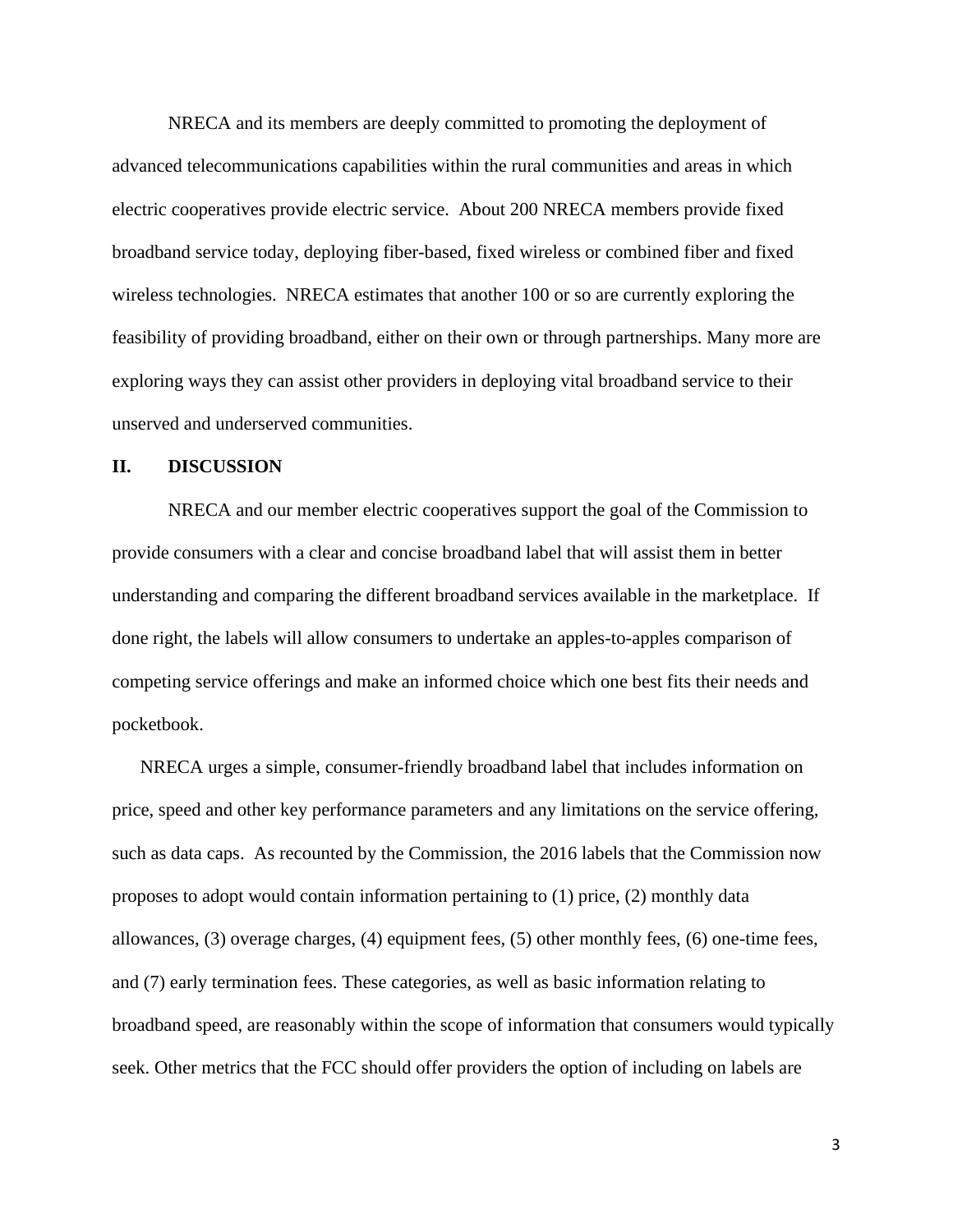speed symmetry and reliability to better distinguish their offerings from the competition. Keeping the labels to a limited number of key performance measures will ensure that the label is easy to read and understand.

Labels should only be required for service plans available for purchase and focus on standard monthly rates that are readily comparable across providers and offerings. They should not include introductory or short-term promotional rates. The label will, unfortunately, likely have to rely on providers advertised speeds. It is well known that consumers often receive actual speeds that vary and can be lower than advertised speeds to which they subscribe, especially at the lower speed tiers, such as 25/3 Mbps. For this reason, the label should make clear that actual speeds may vary.

To address the problem of relying on advertised speeds, providers should be allowed to disclose actual performance, i.e., actual speeds and latency, using methodologies that were approved by the FCC in 2011 and were re-affirmed in 2016. This will allow consumers to assess the real-world performance level of the providers they are choosing between.

The FCC should not require disclosure of overly technical information on the label that the average consumer would not understand or find confusing, such as packet loss metrics or data related to bundled services. In addition, the FCC should consider requiring the label to include a link to the provider's online network transparency disclosure.

Implementation of the broadband labels and educating the public on how to use them will take time. Electric cooperatives are small businesses and new regulatory requirements can strain limited resources. In addition, many electric cooperatives are recent entrants into the broadband business, and we anticipate many more will be entering the broadband business due to the historic level of broadband funding available. As new entrants and small businesses, they are

4